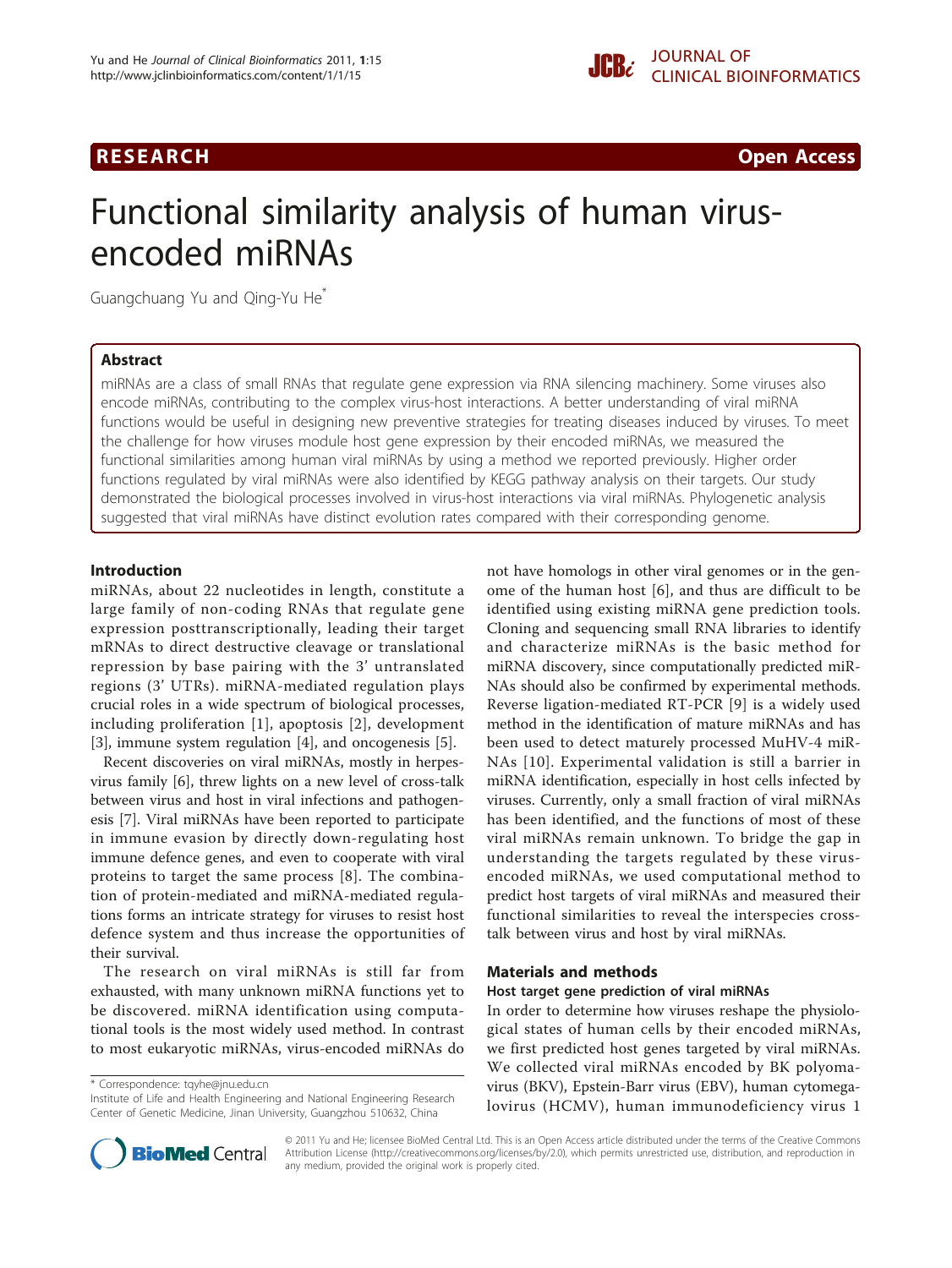(HIV1), human herpesvirus 1 (HSV1), human herpesvirus 2 (HSV2), and Kaposi's sarcoma-associated herpesvirus (KSHV). Viral miRNA sequences were retrieved from miRBase [[11\]](#page-5-0) release 16 (Sep 2010). We extracted 3' UTR sequences in a single FASTA format file from human genome (version 18) that was downloaded from UCSC [\[12](#page-5-0)].

Host target genes of virus-encoded miRNAs were predicted by the algorithm of Probability of Interaction by Target Accessibility (PITA) that computes the difference between the free energy gained from the formation of the miRNA-mRNA duplex and the energetic cost of unpairing the mRNA to make it accessible to the miRNA [[13](#page-5-0)]. We chose PITA for viral miRNA target prediction because it had been demonstrated to reach high accuracy, and more importantly, it takes advantage of the target accessibility but not conservation information to reduce false positive. Conservation information, which was used by most of other methods, is not suitable for predicting target genes of the less evolutionarily conserved viral miRNAs [[6\]](#page-5-0). We used a flank of 3 upstream and 15 downstream nucleotides when performing prediction, since miRNA-mRNA interaction requires unpairing of bases flanking the targets. To reduce false positive, the prediction results were narrowed down by the criteria of 7-8 bases seed length, with no G:U wobble or loops, no mismatch, and  $\Delta\Delta G$  < -20 kcal/mol.

# Functional similarity measurement of viral miRNAs

We have previously proposed a method for systematic study of functional similarities among miRNAs by using their target genes Gene Ontology (GO) semantic similarities [[14](#page-5-0)]. As described in our previous study, the functional similarity of human miRNAs, obtained by our method, showed positive correlation with expression similarity, and the clustering results derived from the functional similarity were coherent with biological knowledge in many aspects including disease association, genome conservation, and the cross-talk between hosts and viruses [[14\]](#page-5-0). The method is reliable to calculate functional similarities and sensible to cluster miR-NAs, and thus can be used to predict novel miRNA functions.

Here, we applied our method to measure functional similarities among viral miRNAs. As suggested in our previous study [[14\]](#page-5-0), the measurement was fundamentally based on host target genes of viral miRNAs. Biological process ontology was used to annotate target genes, and Wang's method [[15](#page-5-0)] was used to calculate semantic similarity. Semantic similarity calculation was implemented by our in-house developed R package GOSemSim [\[16\]](#page-5-0).

Similarity scores were then analyzed by R package pvclust [[17\]](#page-5-0), which used multi-scale bootstrap resampling to evaluate the uncertainty of cluster analysis. The agglomerative method, average linkage, was used, and 10,000 bootstrap replications were run. All clusters were extracted with approximately unbiased (AU)  $p$ value > 0.95, meaning that the hypothesis with "the cluster does not exist" is rejected with significance level of 0.05.

#### GO enrichment analysis of significant clusters

The common biological processes regulated by these significant miRNA clusters were evaluated by GOstats [[18](#page-5-0)] with  $p < 0.001$ . GOstats using hypergeometric model to assess whether the number of selected genes associated with the GO term is larger than expected. This method had been used to predict the functions of miRNAs [[14](#page-5-0)] and can be used to provide biological insights of viral strategies.

# KEGG enrichment analysis of genes targeted by viral miRNAs

In order to uncover higher order functions of how viruses transform cellular states by their encoded miR-NAs, we adopted KEGG (Kyoto Encyclopedia of Genes and Genomes) enrichment analysis to identify pathways regulated by viral miRNAs to provide biological insights. KEGG pathway is a collection of manually drawn pathway maps representing molecular interactions and reaction networks, and has been widely used for biological interpretation of higher level systemic functions [[19\]](#page-5-0). KEGG enrichment analysis is calculated by R package SubpathwayMiner [[20](#page-5-0)], which implements hypergeometric test to measure  $p$ -value for evaluating enrichment significance of pathways. SubpathwayMiner also provides the FDR-corrected  $q$ -values to reduce the false positive discovery rate [\[20\]](#page-5-0).

#### Comparing viral miRNA regulated pathways

Significant KEGG pathways regulated by different viruses were compared and visualized using our inhouse developed R package clusterProfiler [http://biocon](http://bioconductor.org/packages/2.8/bioc/html/clusterProfiler.html)[ductor.org/packages/2.8/bioc/html/clusterProfiler.html](http://bioconductor.org/packages/2.8/bioc/html/clusterProfiler.html). ClusterProfiler, which was implemented based on R and its plotting system ggplot2 [[21](#page-5-0)], is released under the Artistic-2.0 license within Bioconductor project [[22\]](#page-5-0). ClusterProfiler was designed to provide statistical analysis of GO and KEGG and visualization tools for comparing functional profiles among gene clusters. More details on the use of clusterProfiler are available in the package vignette.

#### Phylogenetic analysis

We built phylogenetic trees of human viruses based on the functions their miRNAs encoded. Phylogenetic trees were constructed by R package phangorn [[23\]](#page-5-0) using the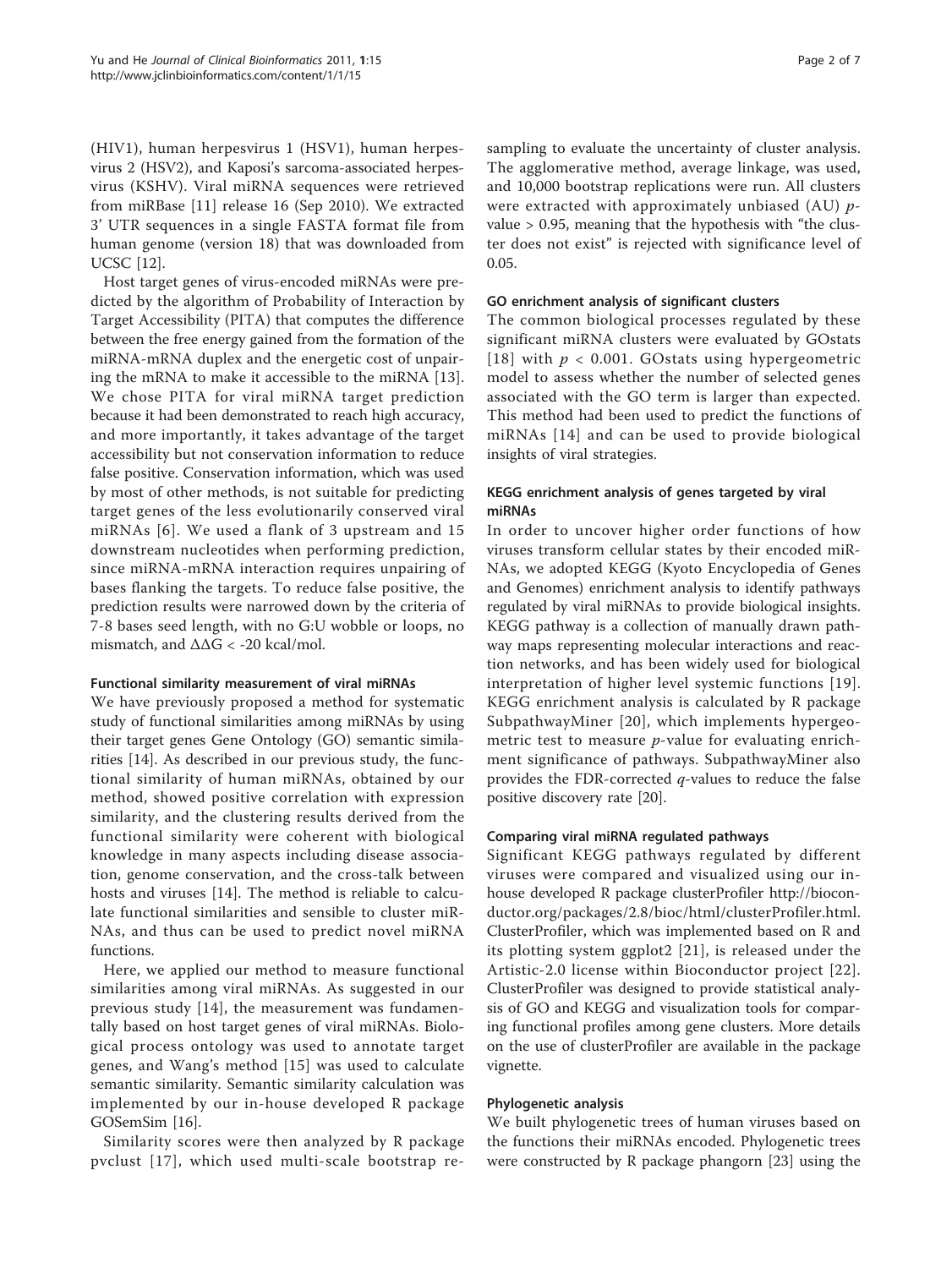popular neighbour-joining (NJ) method. For validating our phylogenetic analysis, we compared our results with phylogenetic trees obtained from whole genome sequence alignment. Complete genome sequences of viruses were obtained from NCBI nucleotide database. Multiple sequence alignment and phylogenetic tree construction were done by ClustalX (version 2.0.12) [[24](#page-5-0)] using NJ algorithm. Robinson-Foulds (RF) metric [[25](#page-5-0)], the most widely used method in comparing phylogenetic trees, was adopted to compute the topological distance between phylogenetic trees. RF rate was obtained by normalizing the RF distances by the number of total edges for representing the relationship among trees [\[26](#page-5-0)]. RF rate measures the dissimilarity between two trees.

# Results and Discussion

We applied our method [\[14](#page-5-0)] to assess similarities among viral miRNAs. As a result, we obtained the pairwise functional similarity of 29 viral miRNAs as illustrated in Figure [1](#page-3-0).

The functional similarity matrix of the pairwise viral miRNAs was then analyzed by R package pvclust to assess the uncertainty of clustering result [[17\]](#page-5-0). We obtained 3 clusters with AU  $p$ -value > 0.95. These 3 clusters contain 2 (ebv-miR-BART20-5p and hsv2-miR-H6\*), 7 (hcmv-miR-UL70-3p, hiv1-miR-H1, hsv1-miR-H1, hsv1-miR-H6-5p, hsv2-miR-H10, hsv2-miR-H22 and kshv-miR-K12-12), and 3 (ebv-miR-BART17-5p, hcmv-miR-UL148D and hsv1-miR-H6-3p) miRNAs as illustrated in Figure [2](#page-4-0).

GO enrichment analysis was performed across these three significant clusters to discover their biological themes. As a result, Cluster 1 suggests the down-regulation of xylosyltransferase activity, involved in O-glycan processing. O-glycans had been described to play roles in cell polarity [[27\]](#page-5-0), which involves in the formation of immunological synapse [[28\]](#page-5-0), indicating that viruses prevent the formation of immunological synapse by inhibiting the xylosyltransferase activity. Cluster 2 represses a wide range of binding activities, including protein binding, DNA binding, receptor binding, and enzyme binding. Especially, the inhibition of MHC protein binding and CD40 receptor binding suggests that viruses use miRNAs to interfere the activation of antigen presenting cells. This may be the strategy for viruses to extend the life of the infected cells and to establish a favourable environment for their replication. Cluster 3 down-regulates transcription factor activity to favour viral latency. EBV BART miRNAs were expressed in latent infection [[29](#page-5-0)]. Hsv1-miR-H6-3p had been reported to promote latency by inhibiting the expression of HSV-1-encoded transcription factor, ICP4, that is required for the expression of most HSV-1 genes during productive infection [[30](#page-5-0),[31\]](#page-5-0). It has been reported that viruses encode proteins to interfere with transcription factors, and that miRNAs are more versatile to reshape the cellular status to escape host immune system and to hijack cellular machinery for their replication [\[32](#page-5-0)[,33\]](#page-6-0).

The average similarity among 29 viral miRNAs is only 0.434 and most of the miRNAs cannot be clustered with AU *p*-value  $> 0.95$ , indicating that a majority of these viral miRNAs have distinct functions, with the versatilities and flexibilities of viral regulations.

Viral infection generally results in dramatic alterations in cellular mRNA expression. We thus further identified cellular pathways perturbed by viral miRNAs using KEGG enrichment analysis to gain a higher level perception. The statistically and significantly enriched pathways perturbed by different viruses were then compared and illustrated in Figure [3.](#page-4-0)

As shown in Figure [3,](#page-4-0) different viruses have distinct strategies to reshape cellular status. It seems that viral miRNAs were designed to against many important pathways to favour their pathogenesis. KSHV-encoded miR-NAs had been described to directly down regulate a major regulator of cell adhesion, THBS1 [[34\]](#page-6-0), that is involved in the recruitment of monocytes and T cells to the sites of infection [[35\]](#page-6-0). Down regulation of THBS1 by KSHV miRNAs may aid KSHV-infected cells in avoiding detection by the host immune system [[30](#page-5-0)]. HIV1-encoded miRNAs play critical roles in oncogenic transformation [[36\]](#page-6-0), and three miRNAs encoded by EBV are crucial for efficient B cell transformation [[37\]](#page-6-0). These biological findings are consistent with our analyses. In addition, many pathways in our analyses have not been reported yet, and thus can serve as putative functions played by viral miRNAs for further investigations.

Reconstructing the tree of virus phylogeny is still the cardinal challenges in biology. Here we used the similarity index by functions that viral miRNAs encoded to rebuild the phylogenetic tree. We then compared our tree with phylogenetic tree obtained by genome alignment as shown in Figure [4.](#page-4-0) Although the tree based on genome alignment included biases like horizontal gene transfer (HGT) [[38](#page-6-0)], genome alignment is still the de facto standard for phylogenetic tree construction.

We evaluated the similarity between these two trees. The topological distance between them was calculated by RF metric to be 8, and the corresponding RF rate is 0.727, and thus the similarity between the two trees is 0.273. Surprisingly, viral miRNAs have distinct evolution rates compared to their corresponding genome based on our functional analysis. We thus measured the evolutionary distance among viruses by their encoded miRNA sequences. RF distance between phylogenetic trees obtained from genome sequences and miRNA sequences is 6, and the corresponding RF rate is 0.545, and thus the similarity between the two trees is 0.455.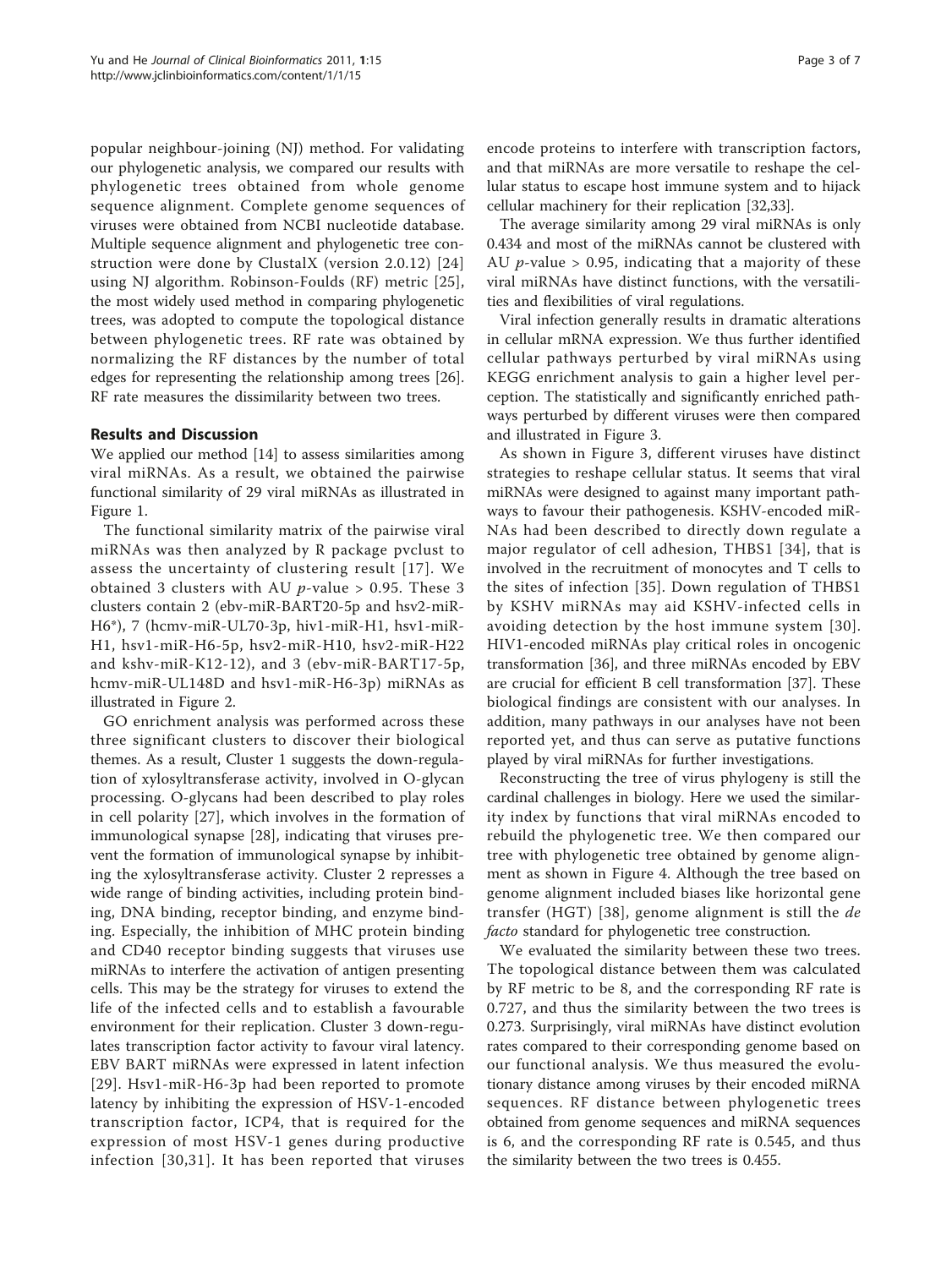<span id="page-3-0"></span>

Viral miRNAs have different properties compared with viral proteins, such as small and non-immunogenic, and thus they may serve as ideal tools to interpolate cellular environment in the ways that benefit virus replication. This would mean an evolutionary reward for rapid adjustment to the host and environmental statuses. Viral miRNAs do not share a high level of homology even within the members of the same family [[6](#page-5-0),[39](#page-6-0)]. Phylogenetic analysis of all previously known virus miRNA genes showed that most of the known viral miRNAs have long distant relationships and could be classified into specific miRNA families [[40\]](#page-6-0). These findings are consistent with our phylogenetic analysis, suggesting that viral miRNAs

may evolve more rapidly than their genome. Especially, the functions of viral miRNAs evolve even more rapidly than their sequences.

Obviously, miRNAs are ideal for the tight space constraints characteristic of viral genomes and the evolution of a miRNA down-regulating a new target gene can presumably be achieved more easily than the evolution of a new protein [[30\]](#page-5-0). It must be pointed out, however, our current method only provides a perception of viral miRNA perspective and may contain some biases, as it did not consider the fact that the activation of viral miRNAs depends on the viral life cycle in various latent or at lytic stages, and the specific infected cell types.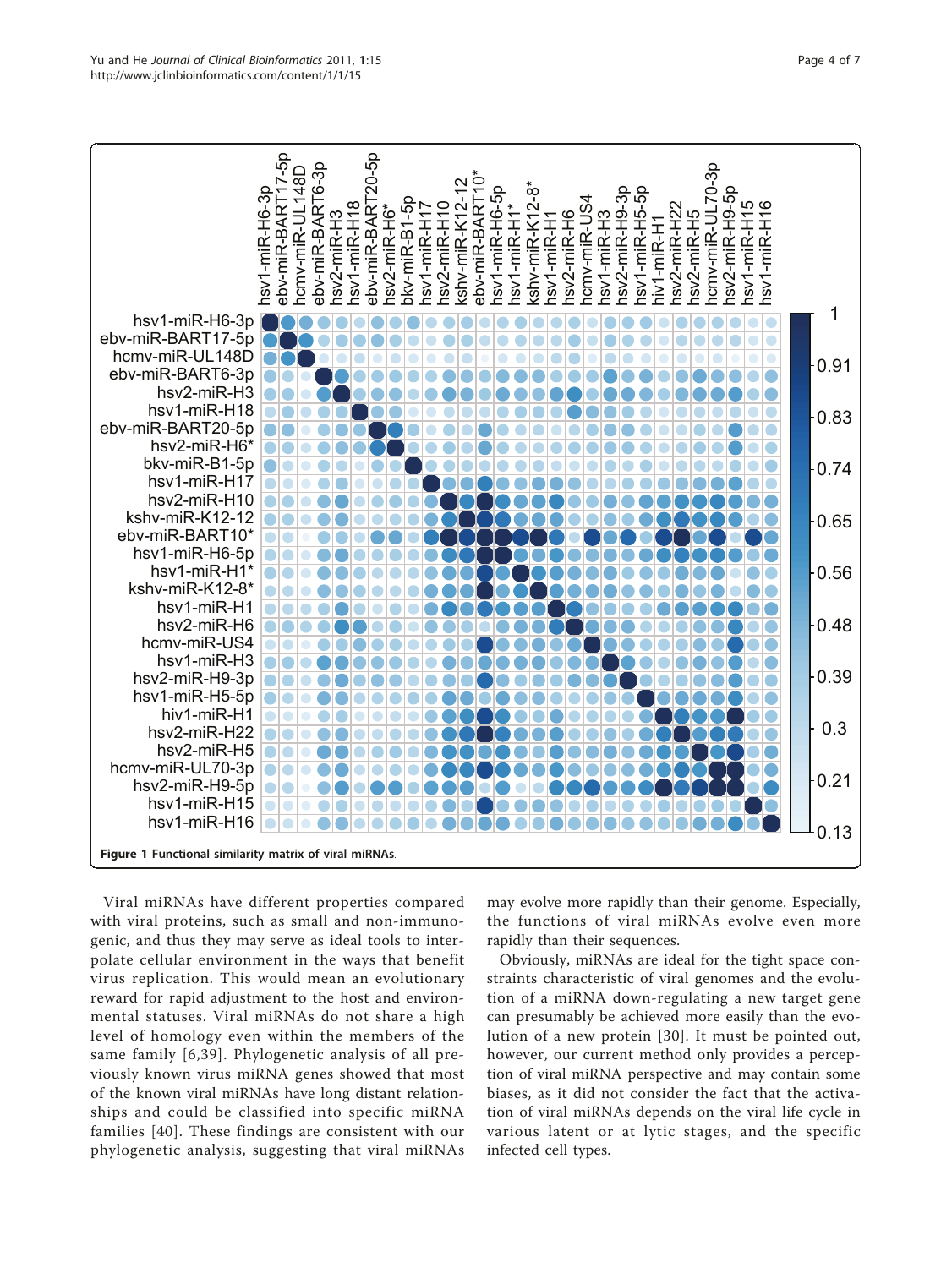<span id="page-4-0"></span>

# Conclusions

Intimately connected with various kinds of diseases, viruses pose a crucial health problem on host. Host cellular expression profiles altered by virus-encoded miR-NAs form a new regulatory layer. Though studies into pathogenesis by viral miRNAs are still in its infancy, the



interspecies regulation at the miRNA level fuels the spark of the investigation into the repertoire of virushost interactions. Here, we applied our method to assess the functional similarity among viral miRNAs. Our analyses showed that viral miRNAs have diverse functions. We then summarized cellular pathways regulated by viral miRNAs by the GO and KEGG enrichment analyses. Phylogenetic trees were reconstructed to reveal

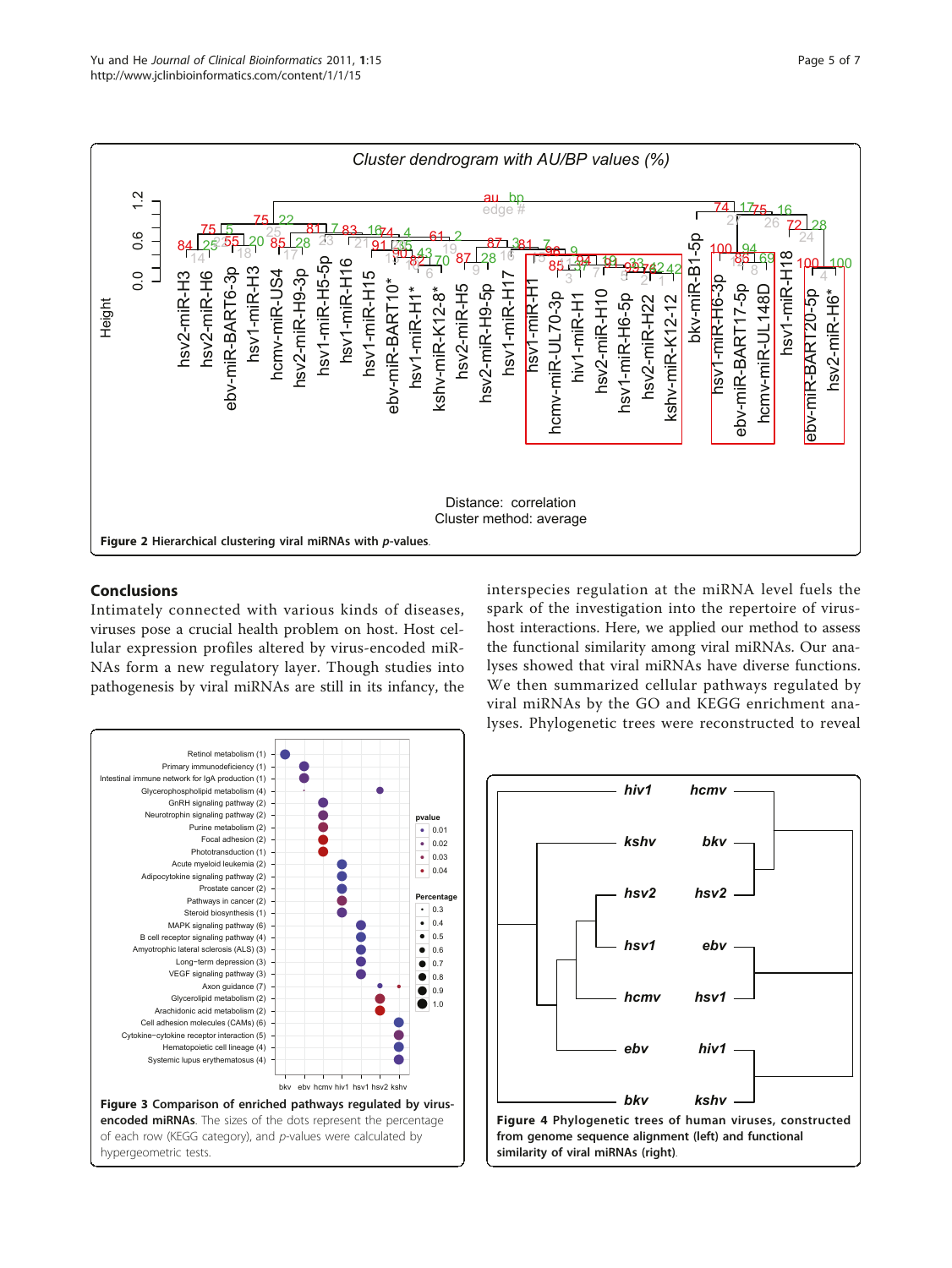<span id="page-5-0"></span>the evolutionary distance at the perspective of viral miRNAs.

Experimental validation of computational results is still a challenge, a hindrance towards understanding the functions of viral miRNAs. We believe that the integration of bioinformatics with microarray and proteomic data would be a promising way to elucidate the whole picture of virus-host interaction mediated by viral miR-NAs. In addition, the identification of roles played by viral miRNAs in pathogenesis would help in designing new preventive and therapeutic approaches. This has also been described as new therapeutics to correct the aberrant activity of miRNA-mRNA interaction by using anti-miRNA oligonucleotides (AMOs) [[41\]](#page-6-0). We hope that this work can provide a better understanding of basic biological processes involved in latency and oncogenic transformation mediated by viral miRNAs.

#### Acknowledgements and Funding

This work was partially supported by the 2007 Chang-Jiang Scholars Program, "211" Projects, National "973" Projects of China (2011CB910700), National Natural Science Foundation of China (20871057), Guangdong Natural Science Research Grant (32209003), and the Fundamental Research Funds for the Central Universities (21611303 to G Yu and 11610101 to QY He).

#### Authors' contributions

G Yu conceived and designed the prototype of the study, conducted the data analyses and drafted the manuscript. QY He supervised the study. All authors approved the final manuscript.

#### Competing interests

The authors declare that they have no competing interests.

Received: 14 March 2011 Accepted: 19 May 2011 Published: 19 May 2011

#### References

- 1. Manni I, Artuso S, Careccia S, Rizzo MG, Baserga R, Piaggio G, Sacchi A: [The](http://www.ncbi.nlm.nih.gov/pubmed/19608627?dopt=Abstract) [microRNA miR-92 increases proliferation of myeloid cells and by](http://www.ncbi.nlm.nih.gov/pubmed/19608627?dopt=Abstract) [targeting p63 modulates the abundance of its isoforms.](http://www.ncbi.nlm.nih.gov/pubmed/19608627?dopt=Abstract) The FASEB Journal 2009, 23:3957-3966.
- 2. Wang Y, Lee CGL: [MicroRNA and cancer](http://www.ncbi.nlm.nih.gov/pubmed/19175697?dopt=Abstract)-focus on apoptosis. J Cell Mol Med 2009, 13:12-23.
- 3. Wienholds E, Koudijs MJ, van Eeden FJM, Cuppen E, Plasterk RHA: [The](http://www.ncbi.nlm.nih.gov/pubmed/14528306?dopt=Abstract) [microRNA-producing enzyme Dicer1 is essential for zebrafish](http://www.ncbi.nlm.nih.gov/pubmed/14528306?dopt=Abstract) [development.](http://www.ncbi.nlm.nih.gov/pubmed/14528306?dopt=Abstract) Nat Genet 2003, 35:217-218.
- 4. Lu LF, Liston A: [MicroRNA in the immune system, microRNA as an](http://www.ncbi.nlm.nih.gov/pubmed/19538248?dopt=Abstract) [immune system.](http://www.ncbi.nlm.nih.gov/pubmed/19538248?dopt=Abstract) Immunology 2009, 127:291-298.
- 5. Cho W: [OncomiRs: the discovery and progress of microRNAs in cancers.](http://www.ncbi.nlm.nih.gov/pubmed/17894887?dopt=Abstract) Molecular Cancer 2007, 6:60.
- Pfeffer S, Sewer A, Lagos-Quintana M, Sheridan R, Sander C, Grasser FA, van Dyk LF, Ho CK, Shuman S, Chien M, Russo JJ, Ju J, Randall G, Lindenbach BD, Rice CM, Simon V, Ho DD, Zavolan M, Tuschl T: Identification of microRNAs of the herpesvirus family. Nat Meth 2005, 2:269-276.
- 7. Veksler-Lublinsky I, Shemer-Avni Y, Kedem K, Ziv-Ukelson M: [Gene bi](http://www.ncbi.nlm.nih.gov/pubmed/20465802?dopt=Abstract)[targeting by viral and human miRNAs.](http://www.ncbi.nlm.nih.gov/pubmed/20465802?dopt=Abstract) BMC Bioinformatics 2010, 11:249.
- Stern-Ginossar N, Elefant N, Zimmermann A, Wolf DG, Saleh N, Biton M, Horwitz E, Prokocimer Z, Prichard M, Hahn G, Goldman-Wohl D, Greenfield C, Yagel S, Hengel H, Altuvia Y, Margalit H, Mandelboim O: [Host](http://www.ncbi.nlm.nih.gov/pubmed/17641203?dopt=Abstract) [Immune System Gene Targeting by a Viral miRNA.](http://www.ncbi.nlm.nih.gov/pubmed/17641203?dopt=Abstract) Science 2007, 317:376-381.
- 9. Zhu JY, Strehle M, Frohn A, Kremmer E, Hofig KP, Meister G, Adler H: [Identification and Analysis of Expression of Novel MicroRNAs of Murine](http://www.ncbi.nlm.nih.gov/pubmed/20668074?dopt=Abstract) [Gammaherpesvirus 68.](http://www.ncbi.nlm.nih.gov/pubmed/20668074?dopt=Abstract) J Virol 2010, 84:10266-10275.
- 10. Diebel KW, Smith AL, van Dyk LF: [Mature and functional viral miRNAs](http://www.ncbi.nlm.nih.gov/pubmed/19948768?dopt=Abstract) [transcribed from novel RNA polymerase III promoters.](http://www.ncbi.nlm.nih.gov/pubmed/19948768?dopt=Abstract) RNA 2010, 16:170-185.
- 11. Griffiths-Jones S, Grocock RJ, van Dongen S, Bateman A, Enright AJ: [miRBase: microRNA sequences, targets and gene nomenclature.](http://www.ncbi.nlm.nih.gov/pubmed/16381832?dopt=Abstract) Nucleic Acids Res 2006, 34:D140-144.
- 12. Pheasant M, Meyer L, Hsu F, Hinrichs AS, Harte RA, Giardine B, Fujita P, Diekhans M, Dreszer T, Clawson H, Kuhn RM, Barber GP, Haussler D, Kent WJ, Karolchik D, Zweig AS, Wang T, Smith KE, Rosenbloom KR, Rhead B, Raney BJ, Pohl A: [The UCSC Genome Browser Database: update](http://www.ncbi.nlm.nih.gov/pubmed/18996895?dopt=Abstract) [2009.](http://www.ncbi.nlm.nih.gov/pubmed/18996895?dopt=Abstract) Nucleic Acids Res 2009, 37:D755-761.
- 13. Kertesz M, Iovino N, Unnerstall U, Gaul U, Segal E: [The role of site](http://www.ncbi.nlm.nih.gov/pubmed/17893677?dopt=Abstract) [accessibility in microRNA target recognition.](http://www.ncbi.nlm.nih.gov/pubmed/17893677?dopt=Abstract) Nat Genet 2007, 39:1278-1284.
- 14. Yu G, Xiao CL, Bo X, Lu CH, Qin Y, Zhan S, He QY: A new method for measuring functional similarity of microRNAs. JIOMICS 2011, 1:49-54.
- 15. Wang JZ, Du Z, Payattakool R, Yu PS, Chen CF: [A new method to measure](http://www.ncbi.nlm.nih.gov/pubmed/17344234?dopt=Abstract) [the semantic similarity of GO terms.](http://www.ncbi.nlm.nih.gov/pubmed/17344234?dopt=Abstract) Bioinformatics 2007, 23:1274-1281.
- 16. Yu G, Li F, Qin Y, Bo X, Wu Y, Wang S: [GOSemSim: an R package for](http://www.ncbi.nlm.nih.gov/pubmed/20179076?dopt=Abstract) [measuring semantic similarity among GO terms and gene products.](http://www.ncbi.nlm.nih.gov/pubmed/20179076?dopt=Abstract) Bioinformatics 2010, 26:976-978.
- 17. Suzuki R, Shimodaira H: [Pvclust: an R package for assessing the](http://www.ncbi.nlm.nih.gov/pubmed/16595560?dopt=Abstract) [uncertainty in hierarchical clustering.](http://www.ncbi.nlm.nih.gov/pubmed/16595560?dopt=Abstract) Bioinformatics 2006, 22:1540-1542.
- 18. Falcon S, Gentleman R: [Using GOstats to test gene lists for GO term](http://www.ncbi.nlm.nih.gov/pubmed/17098774?dopt=Abstract) [association.](http://www.ncbi.nlm.nih.gov/pubmed/17098774?dopt=Abstract) Bioinformatics 2007, 23:257-258.
- 19. Kanehisa M, Goto S, Furumichi M, Tanabe M, Hirakawa M: [KEGG for](http://www.ncbi.nlm.nih.gov/pubmed/19880382?dopt=Abstract) [representation and analysis of molecular networks involving diseases](http://www.ncbi.nlm.nih.gov/pubmed/19880382?dopt=Abstract) [and drugs.](http://www.ncbi.nlm.nih.gov/pubmed/19880382?dopt=Abstract) Nucleic Acids Res 2010, 38:D355-360.
- 20. Li C, Li X, Miao Y, Wang Q, Jiang W, Xu C, Li J, Han J, Zhang F, Gong B, Xu L: [SubpathwayMiner: a software package for flexible identification of](http://www.ncbi.nlm.nih.gov/pubmed/19706733?dopt=Abstract) [pathways.](http://www.ncbi.nlm.nih.gov/pubmed/19706733?dopt=Abstract) Nucleic Acids Research 2009, 37:e131.
- 21. Wickham H: gaplot2: Elegant Graphics for Data Analysis. 1 edition. Springer; 2009.
- 22. Gentleman RC, Carey VJ, Bates DM, Bolstad B, Dettling M, Dudoit S, Ellis B, Gautier L, Ge Y, Gentry J, Hornik K, Hothorn T, Huber W, Iacus S, Irizarry R, Leisch F, Li C, Maechler M, Rossini AJ, Sawitzki G, Smith C, Smyth G, Tierney L, Yang JYH, Zhang J: [Bioconductor: open software development](http://www.ncbi.nlm.nih.gov/pubmed/15461798?dopt=Abstract) [for computational biology and bioinformatics.](http://www.ncbi.nlm.nih.gov/pubmed/15461798?dopt=Abstract) Genome Biol 2004, 5:R80.
- 23. Schliep KP: [phangorn: phylogenetic analysis in R.](http://www.ncbi.nlm.nih.gov/pubmed/21169378?dopt=Abstract) Bioinformatics 2011, 27:592-593.
- 24. Larkin MA, Blackshields G, Brown NP, Chenna R, McGettigan PA, McWilliam H, Valentin F, Wallace IM, Wilm A, Lopez R, Thompson JD, Gibson TJ, Higgins DG: [Clustal W and Clustal X version 2.0.](http://www.ncbi.nlm.nih.gov/pubmed/17846036?dopt=Abstract) Bioinformatics 2007, 23:2947-2948.
- 25. Robinson DF, Foulds LR: Comparison of phylogenetic trees. Mathematical Biosciences 1981, 53:131-147.
- 26. Park HJ, Williams TL: A Fitness Distance Correlation Measure for Evolutionary Trees. Proceedings of the 1st International Conference on Bioinformatics and Computational Biology 2009, 331-342.
- 27. Tian E, Hagen KGT: [O-linked glycan expression during Drosophila](http://www.ncbi.nlm.nih.gov/pubmed/17522109?dopt=Abstract) [development.](http://www.ncbi.nlm.nih.gov/pubmed/17522109?dopt=Abstract) Glycobiology 2007, 17:820-827.
- 28. Ludford-Menting MJ, Crimeen-Irwin B, Oliaro J, Pasam A, Williamson D, Pedersen N, Guillaumot P, Christansen D, Manie S, Gaus K, Russell SM: The Reorientation of T-Cell Polarity and Inhibition of Immunological Synapse Formation by CD46 Involves Its Recruitment to Lipid Rafts. Journal of Lipids 2011, 2011:1-10.
- 29. Amoroso R, Fitzsimmons L, Thomas WA, Kelly GL, Rowe M, Bell AI: [Quantitative Studies of Epstein-Barr Virus-Encoded MicroRNAs Provide](http://www.ncbi.nlm.nih.gov/pubmed/21068248?dopt=Abstract) [Novel Insights into Their Regulation.](http://www.ncbi.nlm.nih.gov/pubmed/21068248?dopt=Abstract) J Virol 2011, 85:996-1010.
- 30. Umbach JL, Cullen BR: [The role of RNAi and microRNAs in animal virus](http://www.ncbi.nlm.nih.gov/pubmed/21598312?dopt=Abstract) [replication and antiviral immunity.](http://www.ncbi.nlm.nih.gov/pubmed/21598312?dopt=Abstract) Genes & Development 2009, 23:1151-1164.
- 31. Umbach JL, Kramer MF, Jurak I, Karnowski HW, Coen DM, Cullen BR: [MicroRNAs expressed by herpes simplex virus 1 during latent infection](http://www.ncbi.nlm.nih.gov/pubmed/18596690?dopt=Abstract) [regulate viral mRNAs.](http://www.ncbi.nlm.nih.gov/pubmed/18596690?dopt=Abstract) Nature 2008, 454:780-783.
- 32. Portis T, Longnecker R: [Epstein-Barr virus LMP2A interferes with global](http://www.ncbi.nlm.nih.gov/pubmed/12477815?dopt=Abstract) [transcription factor regulation when expressed during B-lymphocyte](http://www.ncbi.nlm.nih.gov/pubmed/12477815?dopt=Abstract) [development.](http://www.ncbi.nlm.nih.gov/pubmed/12477815?dopt=Abstract) J Virol 2003, 77:105-114.